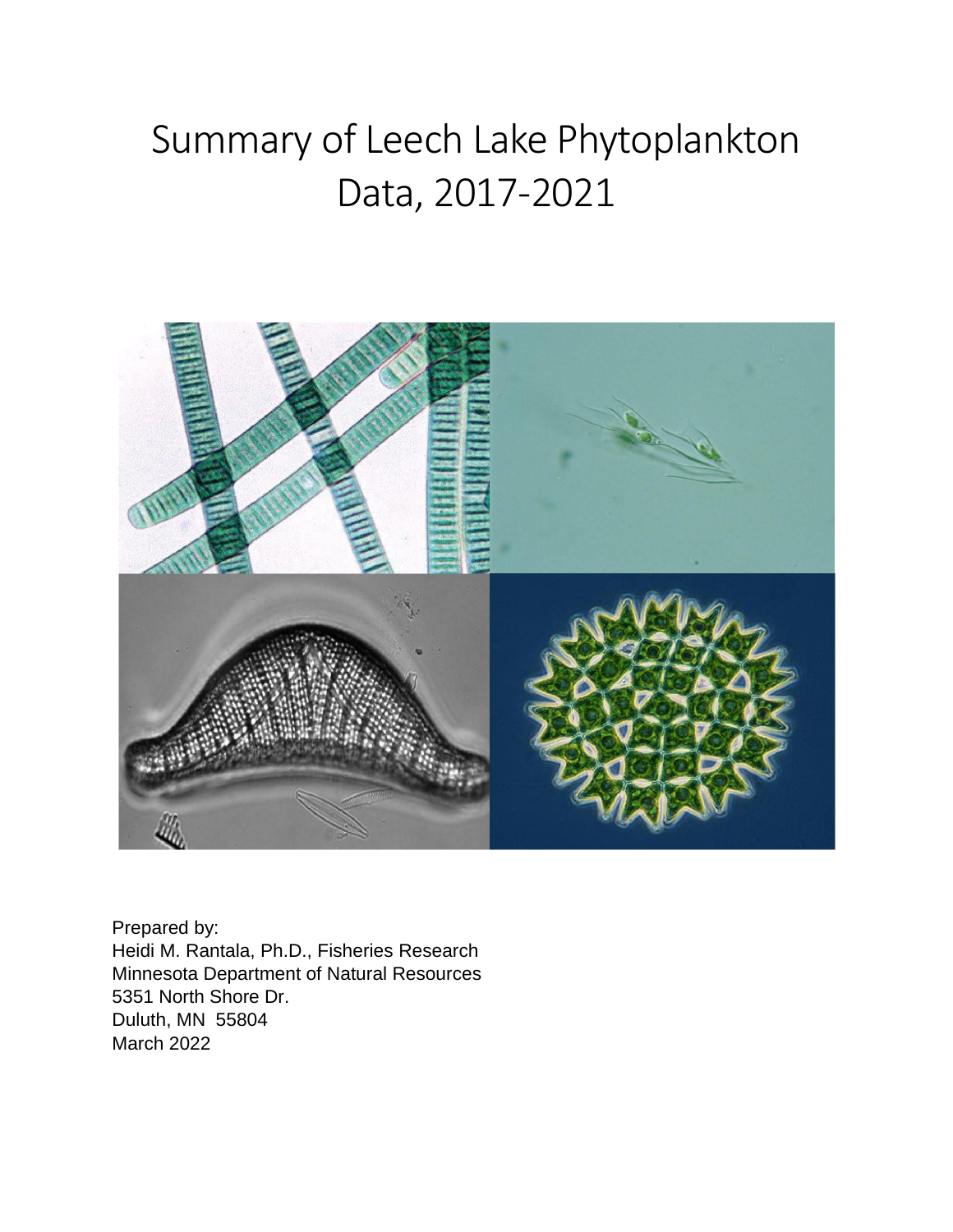# **Summary**

The purpose of this report was to summarize the 2017-2021 phytoplankton datasets from Leech Lake and examine patterns among years. This analysis includes descriptive statistics of phytoplankton community composition and season dynamics from monthly samples during individual summers.

While the length of this dataset (5 years total) is not enough to describe or quantify trends through time, it provides detailed information about the phytoplankton community early in the establishment of zebra mussels in the lake and as the zebra mussel populations grows to become well-established and widespread.

The phytoplankton community underwent seasonal changes typical of mesotrophic lakes during each summer, switching from an early summer diatom-green alagecryptophyte dominated community to a community of cyanobacteria (blue-green algae) by July. A marked difference between the two basins in the lake is the higher abundance of cyanobacteria (HABs) capable of producing toxins (although they do not always do so) in the Main Basin of the lake.

#### **Introduction**

In 2016, the Minnesota Department of Natural Resources (MNDNR) confirmed that Leech Lake was infested with zebra mussels (*Dreissena polymorpha*). Zebra mussels affect multiple components of aquatic food webs in lakes and streams they invade. In lakes, zebra mussels are documented to increase water clarity, reduce organisms that live in the water column (zooplankton and phytoplankton), change nutrient cycles, and reduce growth rates for young-of-the-year walleye (Sousa et al. 2009, Higgins and Vander Zanden 2010, Hansen et al. 2020).

Although zebra mussels can affect lakes in multiple ways, the effects in individual lakes can vary. To understand how zebra mussels affect a specific lake, monitoring is required to document changes through time. The Leech Lake Association funded the analyses of phytoplankton data from monthly samples (May-September) in 2021 at two stations in the lake (Main Lake Basin and Walker Bay). Biologists at PhycoTech, Inc. (St. Joseph, MI) identified the samples. This report is a summary of those findings, as well as data from previous years.

Phytoplankton (algae in the water column) are sensitive indicators to changes in lakes. Phytoplankton communities respond to changes in temperature, light, turbidity, nutrients, and invasive species (Dodds and Whiles, 2019). They can respond rapidly to environmental changes, and they are relatively easy to sample, although expertise is needed for the identification of species.

### **Methods**

Volunteers with the Leech Lake Association collected phytoplankton samples from the top 2 m of the lake surface using an integrated sampler. Samples were preserved with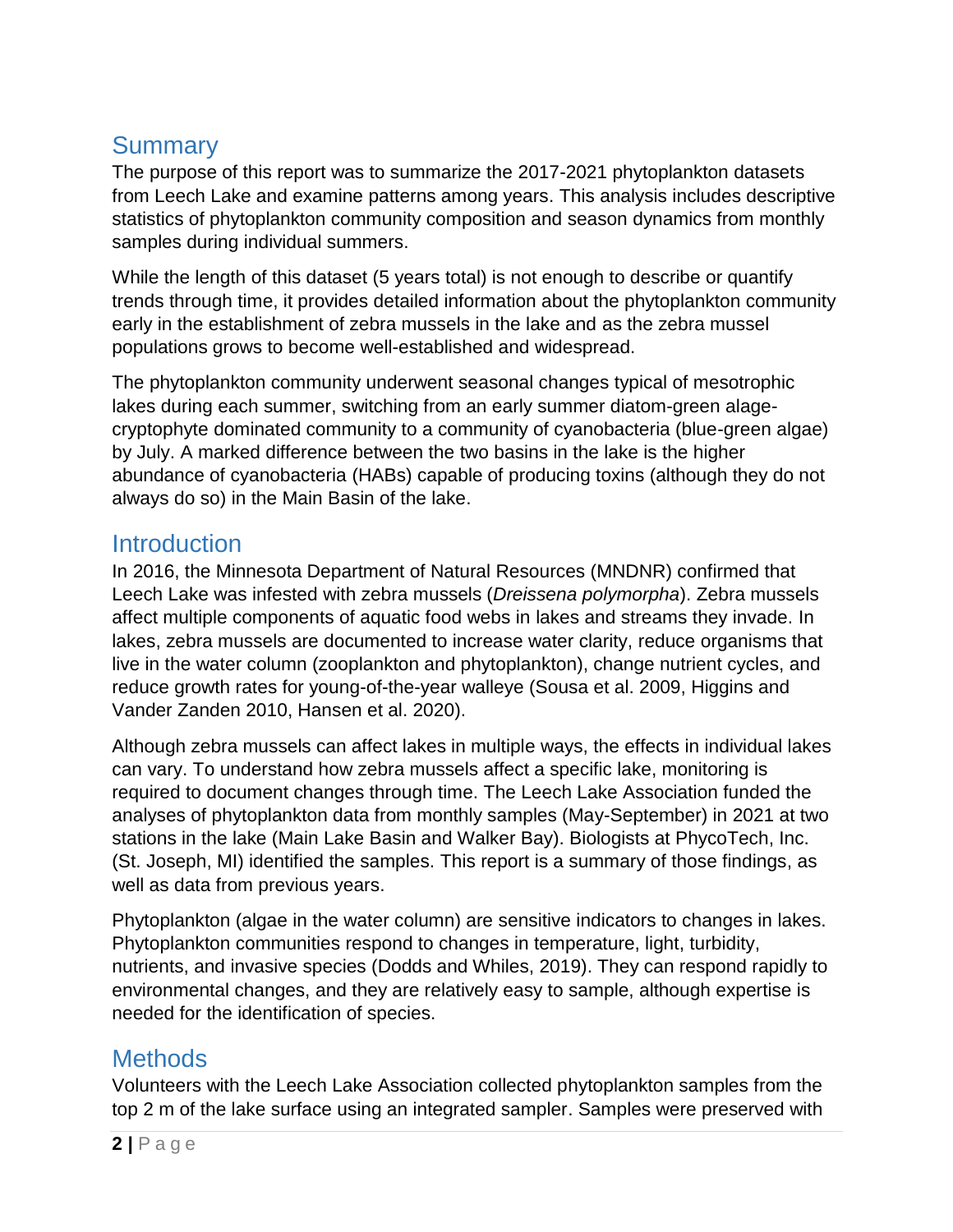glutaraldehyde. Taxonomists at PhycoTech, Inc. (St. Joseph, MI) identified the phytoplankton using a rapid assessment method developed by the Minnesota Pollution Control Agency (Swain and Dindorf 1989, Lindon and Heiskary 2007). This method used relative abundance (instead of density) to describe the phytoplankton community. After identification, I grouped algal taxa into six categories, based on their taxonomy and functional role as described by St. Amand (2015). These groups are described in Table 1. These functional groups are slightly different from previous reports, as cyanobacteria are split into two groups here (BG and HAB) to separate taxa that are able to produce toxins (HAB) from other species of cyanobacteria (BG).

Table 1: Phytoplankton functional group classification and brief description. Adapted from St. Amand (2015).

| <b>Functional</b><br><b>Group</b> | <b>Description</b>                                                                                 |
|-----------------------------------|----------------------------------------------------------------------------------------------------|
| <b>BG</b>                         | Non-toxin forming cyanobacteria (blue-green algae)                                                 |
| <b>CP</b>                         | Cryptomonads and dinoflagellates; common in systems with<br>stained water, regardless of nutrients |
| CP <sub>1</sub>                   | Ceratium hirundinella; a dinoflagellate that blooms when other<br>dinoflagellates do not           |
| DY                                | Planktonic diatoms and chrysophytes                                                                |
| G                                 | Green algae                                                                                        |
| <b>HAB</b>                        | Toxin-forming cyanobacteria (blue-green algae)                                                     |

## **Results**

The phytoplankton assemblage in both the Main Basin of Leech Lake and Walker Bay showed seasonal patterns in all years (Figures 1 and 2), typical of mesotrophic lakes, although the timing of the dominance of different functional groups varied among years. In most years, the communities in both basins were dominated by green algae (G), diatoms (DY), and chrysophytes (DY) early in the summer. By June or July, cyanobacteria (BG), including some toxin-forming species (HABs) were well represented in the phytoplankton communities in both basins (Figures 1 and 2). While the species identified as toxin-forming are capable of producing a variety of toxic substances, they do not always do so, and the exact triggers that initiate toxin production are unknown. Cyanobacteria (BG and HAB) remained dominate through the remainder of the sampling period each year (Figures 1 and 2). The phytoplankton community in Walker Bay mirrored that of the community in the Main Basin of Leech Lake most years, although Walker Bay typically has lower relative abundance of toxinproducing taxa (HABs).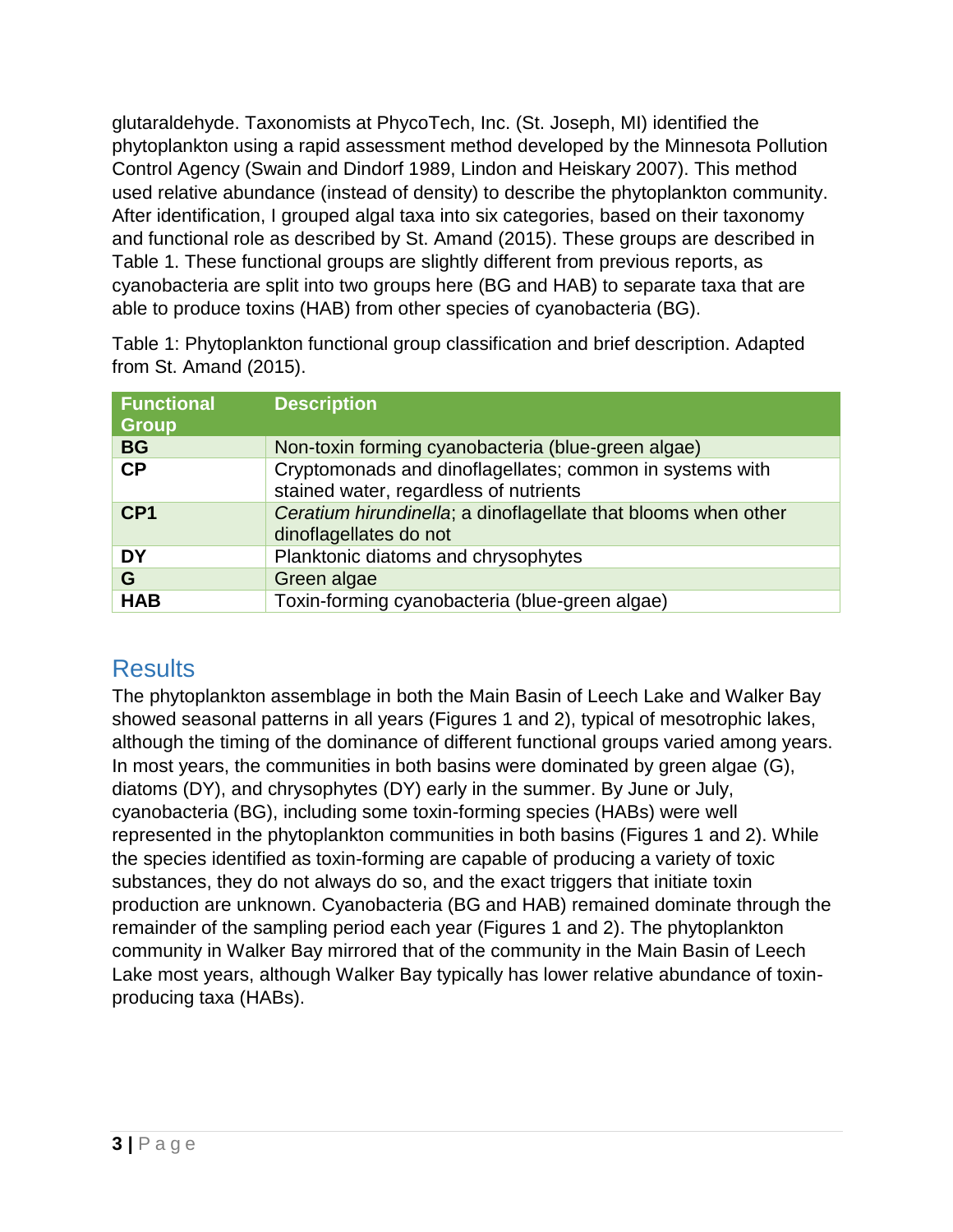

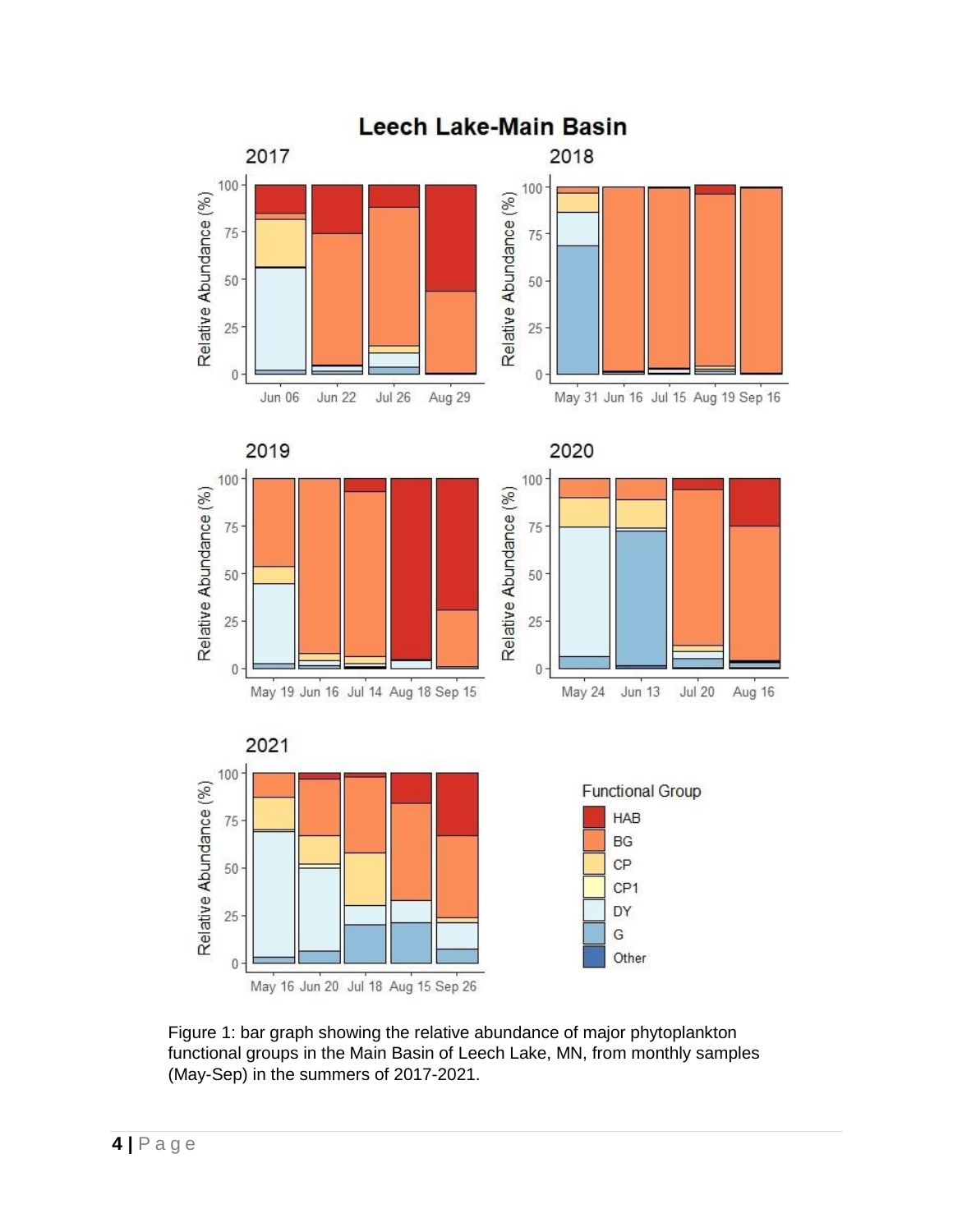

Figure 2: bar graph showing the relative abundance of major phytoplankton functional groups in the Walker Bay, Leech Lake, MN, from monthly samples (May-Sep) in the summers of 2017- 2021. Note that only May, June, and September were sampled in 2018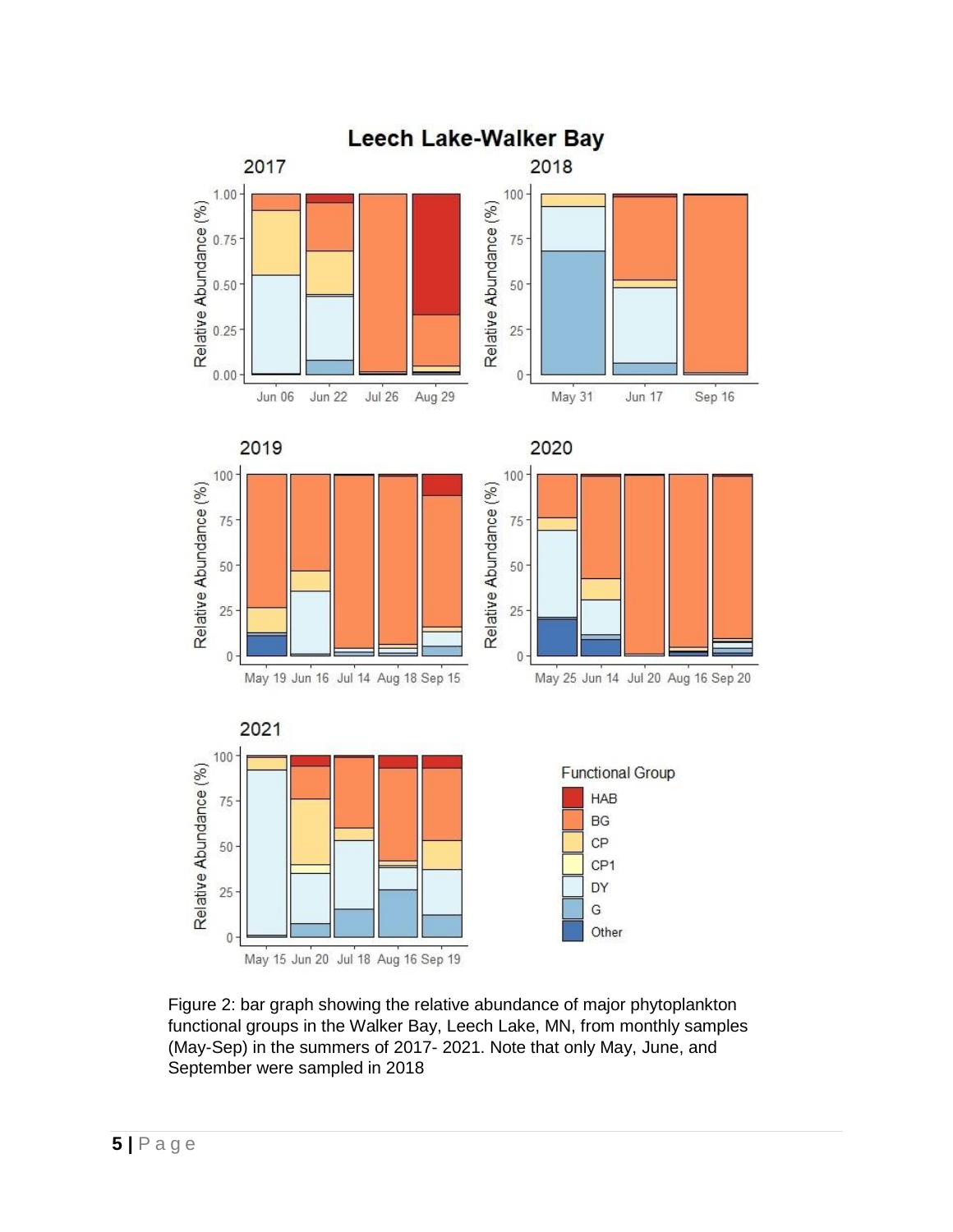The annual changes of the phytoplankton community in 2021 is typical of what we would historically expect as typical seasonal fluctuation in mesotrophic lakes in Minnesota, driven by changes in light, nutrients, and temperature throughout the year (Figure 3), as well as competition, predation, and other interactions (Sommer 1990, Kalff 2002). In other years, this pattern is not as clear, and warm air temperatures or precipitation patterns in early summer that favor cyanobacteria (BG and HAB) may have influenced the abundance of these algae. It is possible that the early season blooms of diatoms and green algae occurred before the first sampling event.



Figure 3: Schematic showing the changing abundance of phytoplankton groups through the year, as phytoplankton groups respond to their favored conditions. Source: [https://www.waterontheweb.org](https://www.waterontheweb.org/under/lakeecology/14_algalsuccession.html)

JAN FEB MAR APRIMAYJUN JULAUG SEP OCT NOVIDED.

The abundance of toxin-forming cyanobacteria (HABs), which increase in August and September of many years, is an increasingly common complaint in Minnesota lakes. This group of phytoplankton like calm, warm, nutrient-rich water, and there are human and animal health concerns related to exposure to HABs. While these phytoplankton groups are capable of producing toxins, they do not always do so, and scientists are working on understanding the conditions that trigger toxin production. Zebra mussel infested lakes with low total phosphorus (<20 μg/l) are associated with increased levels of the algal toxin microcystin (Knoll et al. 2008). It should be noted that the cyanobacterium that produces this algal toxin, *Microcystis,* was not detected in Leech Lake in 2021 but was present in the lake in 2017-2020.

Phytoplankton communities are sensitive to changing environmental conditions at multiple temporal scales (i.e. seasonal, inter-annual, long term). To detect long-term trends in the community due to invasive species, land cover change, warming water, or other stressors, additional years of data are needed.